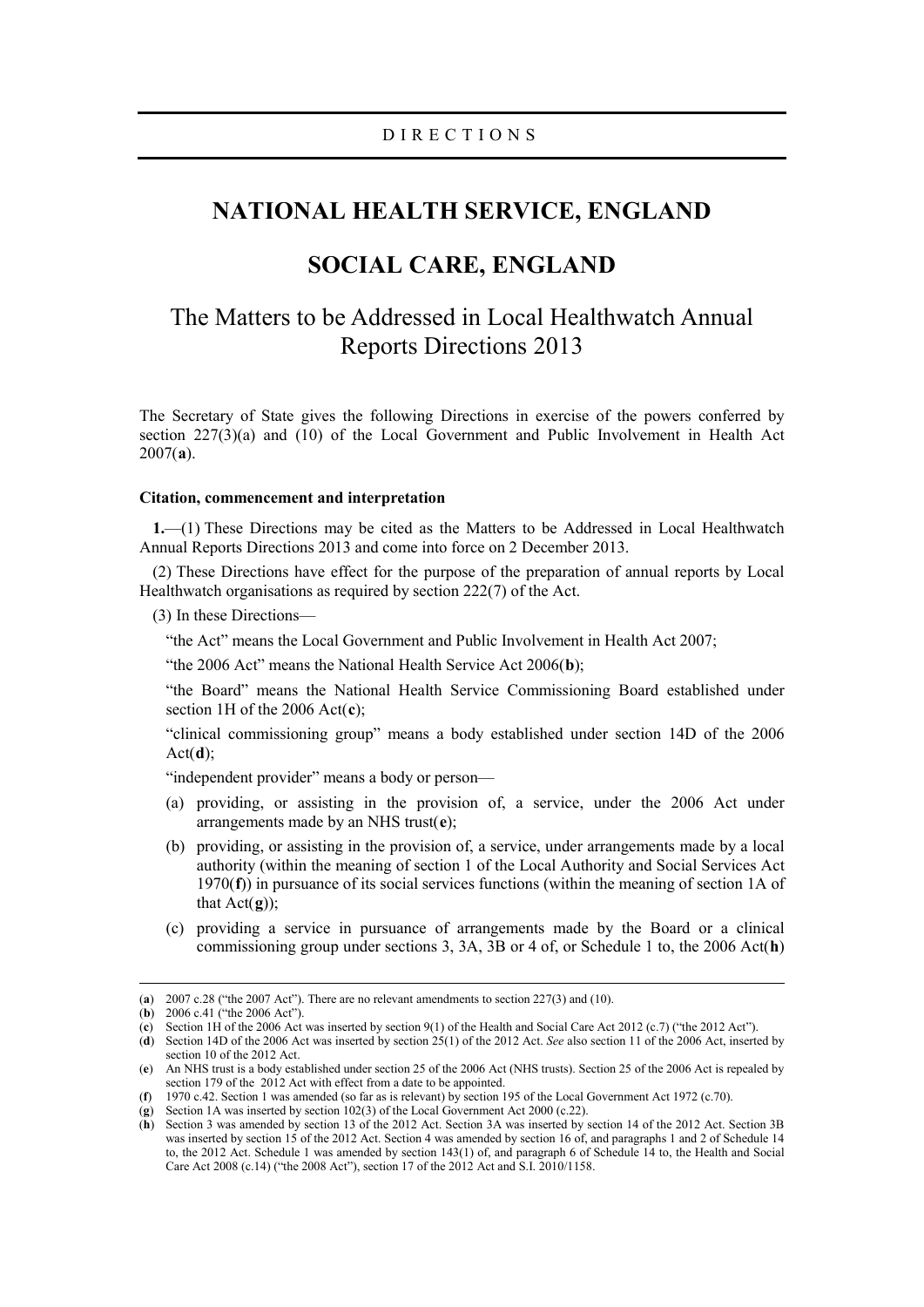(duties and powers of clinical commissioning groups to commission health services, Secretary of State's power to require Board to commission services, high security psychiatric services and further provision about Secretary of State and services);

- (d) providing a service in pursuance of arrangements made by a local authority (within the meaning of section 275 the 2006 Act(**[a](#page-0-8)**) (general interpretation)) for the purpose of the exercise of its functions under or by virtue of section 2B or  $6C(1)$  of, or Schedule 1 to, the 2006 Act(**[b](#page-1-0)**) (local authority functions as to health improvement, regulations on local authority public health functions and further provision about Secretary of State and services); or
- (e) providing a service in pursuance of arrangements made by the Board, a clinical commissioning group or a local authority (within the meaning of section 275 of the 2006 Act) by virtue of section 7A of the 2006 Act(**[c](#page-1-1)**) (exercise of Secretary of State's public health functions);

"local authority", except as otherwise provided, has the meaning given by section 229 of the Act (**[d](#page-1-2)**);

"local authority arrangements" means arrangements made by a local authority under section  $221(1)$  of the Act (health services and social services);

"local care services" has the meaning given in section 221(6) of the Act;

"Local Healthwatch arrangements" has the meaning given by section 222(2B) of the Act(**[e](#page-1-3)**) (arrangements under section 221(1): Local Healthwatch organisations);

"local people" has the meaning given in section 221(6) of the Act(**[f](#page-1-4)**);

"relevant contractor", in relation to a Local Healthwatch organisation, means a Local Healthwatch contractor, within the meaning of section 223(3) of the Act(**[g](#page-1-5)**), who carries on section 221 activities on behalf of that organisation;

"services-provider" has the meaning given by section 225(7) of the Act(**[h](#page-1-6)**) (duties of servicesproviders to allow entry by Local Healthwatch organisations or contractors);

"the financial year", in relation to a matter to be addressed in an annual report(**[i](#page-1-7)**), means the relevant financial year(**[j](#page-1-8)**) in respect of which that report has been prepared;

"the Local Healthwatch organisation", in relation to an annual report, means the Local Healthwatch organisation by whom that report has been prepared;

"the relevant persons", in relation to a matter to be addressed in an annual report, means—

- (a) the Local Healthwatch organisation by whom that report has been prepared; and
- (b) any person who is a relevant contractor in relation to that organisation;

"the relevant section 221 activities" means—

(a) in relation to a Local Healthwatch organisation, the section 221 activities that that organisation is to carry on under local authority arrangements; and

<span id="page-1-4"></span>(**f**) The definition of "local people" was inserted by section 182(1) and (8) of the 2012 Act.

 <sup>(</sup>**a**) Section 275 of the 2006 Act was amended by paragraph 138 of Schedule 4 to the 2012 Act. *See* also S.I. 1981/1473 as to the modification of that term in relation to the Isles of Scilly. S.I. 1981/1473 has effect, in part, as if made under section 278 of the 2006 Act by virtue of paragraph 1 of Schedule 2 to the National Health Service (Consequential Provisions) Act 2006 (c.43).

<span id="page-1-1"></span><span id="page-1-0"></span><sup>(</sup>**b**) Section 2B was inserted by section 12 of the 2012 Act. Section 6C was inserted by section 18 of the 2012 Act.

<sup>(</sup>**c**) Section 7A was inserted by section 22 of the 2012 Act.

<sup>(</sup>**d**) 1970 c.42. Section 1 was amended (so far as is relevant) by section 195 of the Local Government Act 1972 (c.70).

<span id="page-1-3"></span><span id="page-1-2"></span><sup>(</sup>**e**) Section 222 was amended by section 183 of the 2012 Act. *See* in particular section 222(2B) which is substituted by section 183(2) of the 2012 Act, and the definition of "local authority" in section 229(1) of the 2007 Act.

<span id="page-1-5"></span><sup>(</sup>**g**) Section 223 of the 2007 Act was amended by section 184 of the 2012 Act. The definition of "Local Healthwatch contractor" was inserted into section 223 by section 184(1) and (6) of that Act.

<span id="page-1-6"></span><sup>(</sup>**h**) Section 225(7) was amended by section 55(2) of, paragraph 151 of Schedule 5 to the 2012 Act and by section 179(6) of, and paragraph 106 of Schedule 14 to, that Act.

<span id="page-1-7"></span><sup>(</sup>**i**) *See* section 227 of the 2007 Act as to annual reports of Local Healthwatch organisations. Section 227 was amended by section 187 of, and Schedule 5 to, the 2012 Act.

<span id="page-1-8"></span><sup>(</sup>**j**) *See* section 227(9) of the 2007 Act for the definition of "financial year".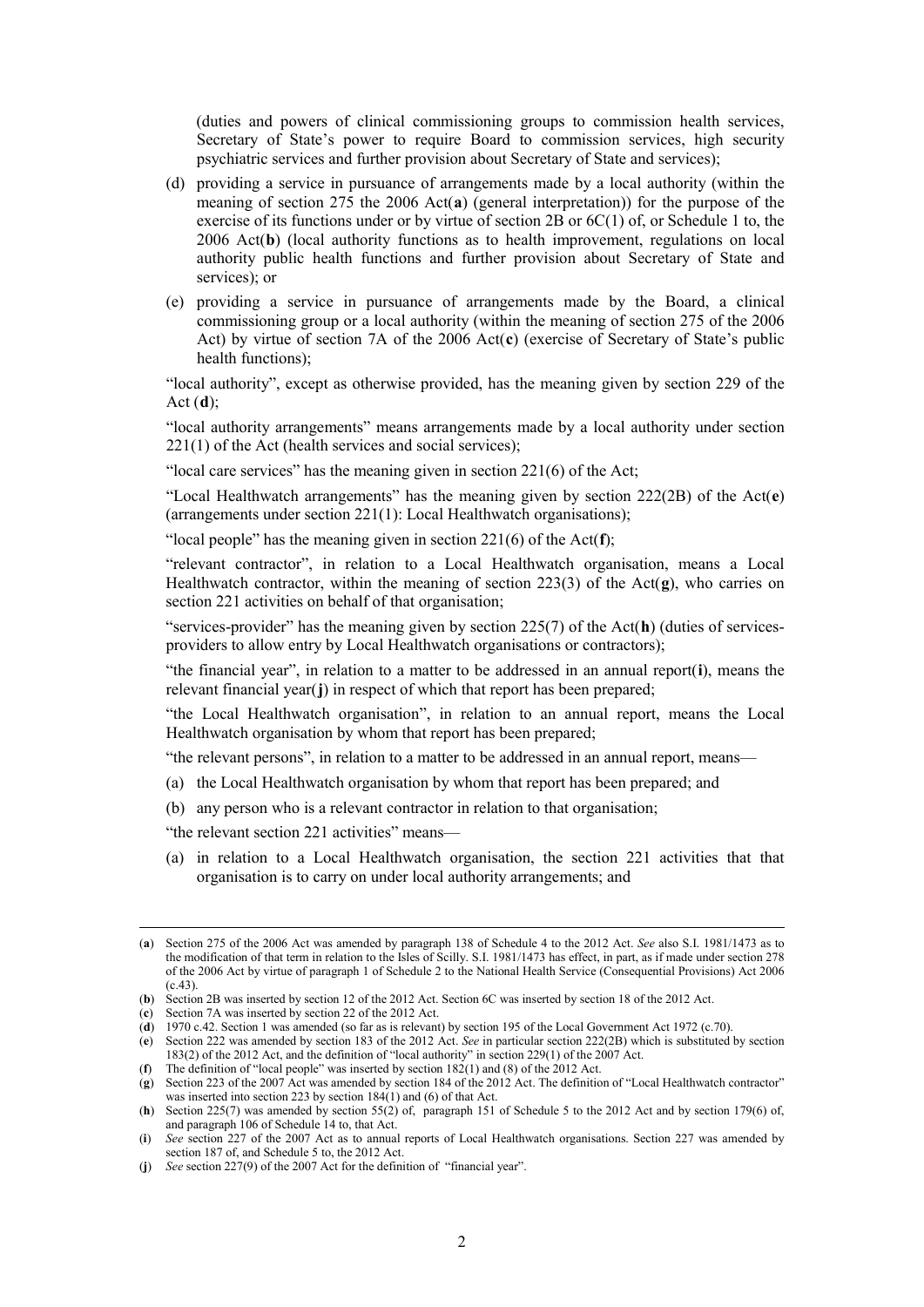(b) in relation to a Local Healthwatch contractor, the section 221 activities that that contractor is to carry on under Local Healthwatch arrangements; and

"the section 221 activities" means the activities specified in section 221(2) of the Act(**[a](#page-1-6)**).

#### **Matters that must be addressed in a Local Healthwatch annual report**

**2.** For the purposes of section 227(3)(a) of the Act (directions on matters to be addressed in annual reports), the annual report must address the matters specified in the Schedule.

#### **Revocation**

**3.** The Directions on Matters to be Addressed in Local Involvement Network Annual Reports 2008(**[b](#page-2-0)**) are revoked.

Signed by authority of the Secretary of State for Health

uckle

Charlotte Buckley 28 November 2013 **Department of Health** 

### SCHEDULE 1 Paragraph 2

### Matters that must be addressed in a Local Healthwatch annual report

**1.** The name and address of the registered or principal office, and contact details of the Local Healthwatch organisation as at the end of the financial year.

**2.** The name and address of the registered or principal office, and contact details, as at the end of the financial year, of any relevant contractor of the Local Healthwatch organisation.

**3.**—(1) The steps taken during the financial year—

- (a) by the Local Healthwatch organisation to involve lay persons and volunteers in—
	- (i) the governance of the organisation;
	- (ii) relevant decisions of the organisation;
	- (iii) the carrying-on of the relevant section 221 activities; and
- (b) by any relevant contractor of that organisation to involve lay persons and volunteers in the carrying-on of the relevant section 221 activities.

(2) In this paragraph, "lay person", "volunteer" and "relevant decision" have the meaning given in the NHS Bodies and Local Authorities (Partnership Arrangements, Care Trusts, Public Health and Local Healthwatch) Regulations 2012(**[c](#page-2-1)**).

<span id="page-2-2"></span> <sup>(</sup>**a**) Section 221(2) was amended by section 182(1) to (4) of the 2012 Act.

<span id="page-2-0"></span><sup>(</sup>**b**) These Directions were given by the Secretary of State on 31st March 2008, a copy is available from the Healthwatch Team, Department of Health, Room 330, Richmond House, 79 Whitehall, London, SW1A 2NS.

<span id="page-2-1"></span><sup>(</sup>**c**) S.I.2012/3094 ("the 2012 Regulations"). As to the meaning of "lay person" and "volunteer" *see* regulation 34(1), and as to the meaning of "relevant decision" *see* regulation 40(2).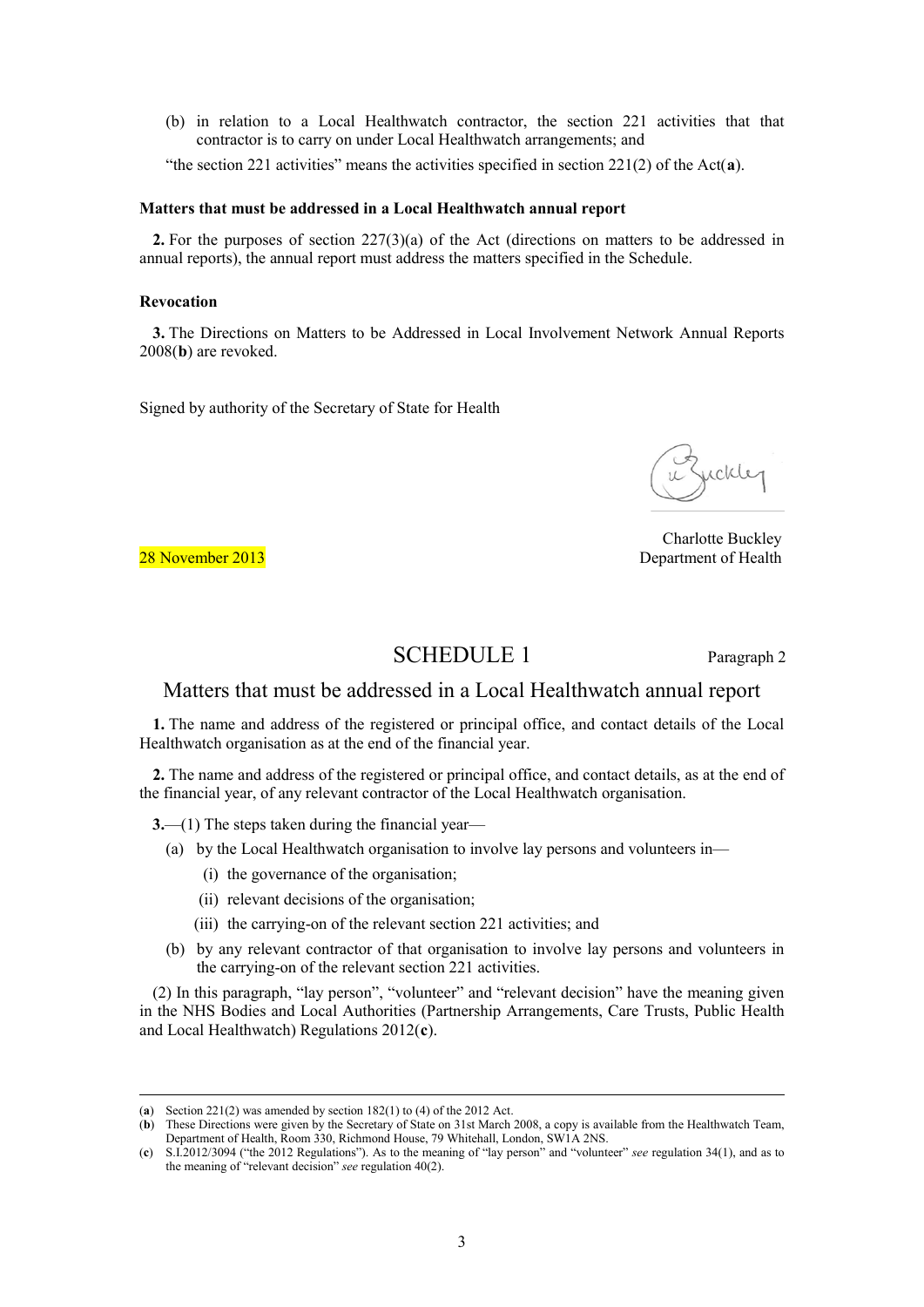**4.** Details of the payments made to the Local Healthwatch organisation during the financial year, under the local authority arrangements pursuant to which the annual report has been prepared.

**5.** The section 221 activities that have been undertaken by the relevant persons during the financial year.

**6.** The impact of those activities on the commissioning, provision and management of the care services (within the meaning of section 221(6) of the Act(**[a](#page-2-2)**) (local arrangements in relation to health services and social services) to which those activities relate, and on improvements to those services.

**7.**—(1) Whether the relevant persons have, during the financial year, made recommendations to the Healthwatch England committee of the Care Quality Commission(**[b](#page-3-0)**) to advise the Commission about special reviews or investigations(**[c](#page-3-1)**) to conduct, or made such recommendations direct to the Commission.

(2) Whether the Commission has conducted any special reviews or investigations following such recommendations.

**8.** The methods used by the relevant persons during the financial year to obtain the views of local people about their needs for, and their experiences of, local care services.

**9.**—(1) Whether steps were taken by the relevant persons during the financial year to obtain the views of a wide range of local people, including the people specified in sub-paragraph (2).

(2) The people referred to in sub-paragraph (1) are—

- (a) people who are aged under 21 or over 65;
- (b) people who work or volunteer in the area in relation to which the annual report has been prepared; and
- (c) people from diverse backgrounds and sectors of society, including—
	- (i) people of disadvantaged socio-economic status;
	- (ii) people from groups which are perceived by the Local Healthwatch organisation or its relevant contractors, as the case may be, as vulnerable; and
	- (iii) people from groups whose views are perceived by that organisation or its relevant contractors, as the case may be, as seldom heard by persons responsible for commissioning, providing, managing or scrutinising local care services.
- (3) For the purposes of this paragraph—
	- (a) a reference to "views", in relation to people, is a reference to the views of those people about their needs for, and their experiences of, local care services; and
	- (b) "volunteer" means a person engaged in an activity which involves spending time, unpaid (except for travel and other approved out-of-pocket expenses), doing something which aims to benefit some third party other than or in addition to a close relative.

<span id="page-3-3"></span>**10.** In relation to any requests for information made by the relevant persons to servicesproviders, responsible persons (within the meaning of section 224(2) of the Act(**[d](#page-3-2)**) (duties of responsible persons to respond to Local Healthwatch organisations and contractors)) and independent providers during the financial year, the number of providers and persons from whom no response was received.

 <sup>(</sup>**a**) There are no relevant amendments to section 221(6).

<span id="page-3-0"></span><sup>(</sup>**b**) The Care Quality Commission was established by section 1 of the 2008 Act. Healthwatch England was established as a committee of the Commission by virtue of paragraph 6(1A) of Schedule 1 to that Act, as inserted by section 181(1) and (2) of the 2012 Act.

<span id="page-3-1"></span><sup>(</sup>**c**) *See* section 48 of the 2008 Act as to the Commission's functions in relation to special reviews and investigations. Section 48 was amended by section 40(6) and 293(1) and (2) of, and paragraphs 154 and 158 of Schedule 5 to, the 2008 Act.

<span id="page-3-2"></span><sup>(</sup>**d**) Section 224(2) was amended by paragraphs 148 and 150 of Schedule 5 to the 2012 Act.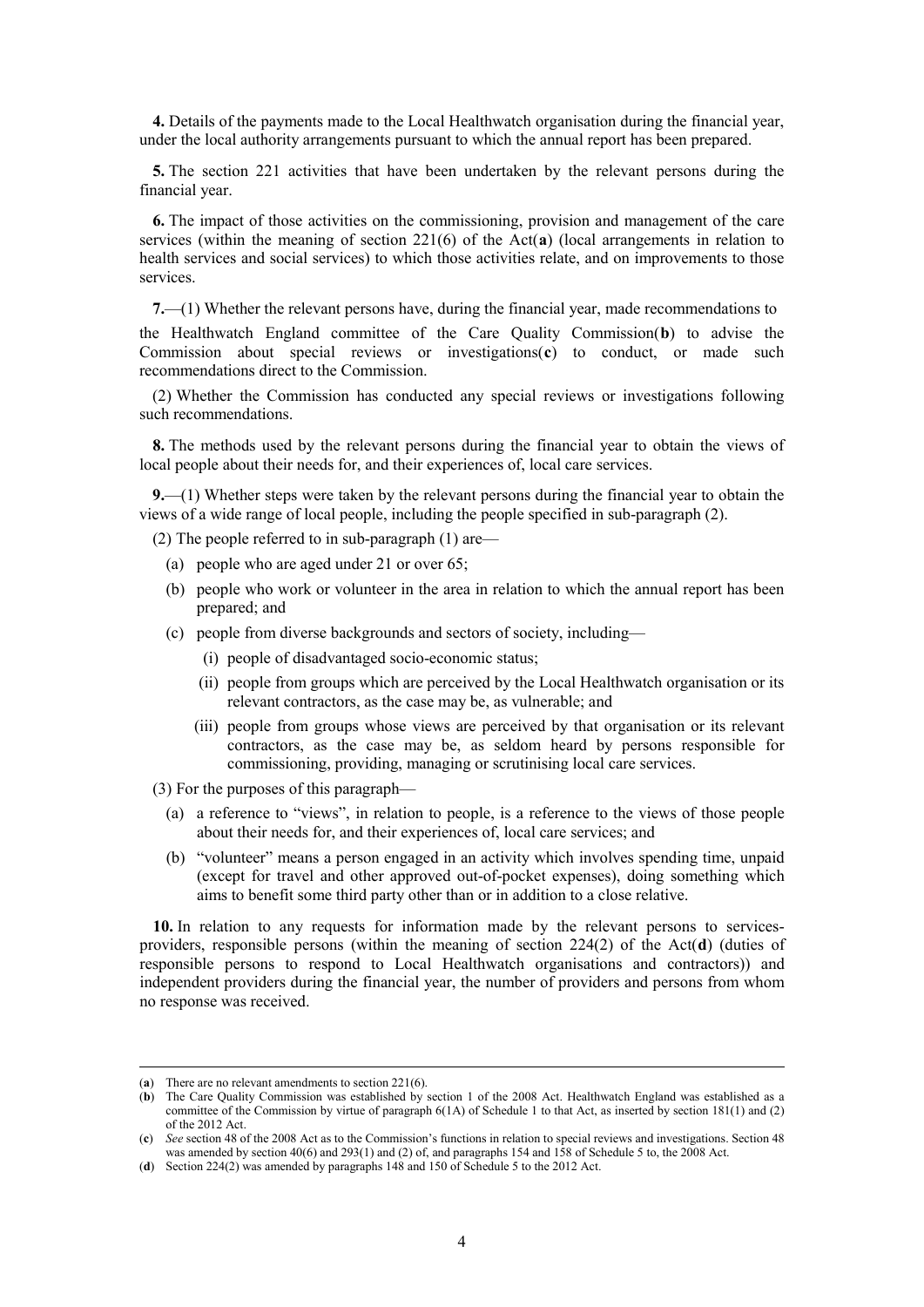**11.**—(1) As regards any premises entered and viewed by an authorised representative as a result of a services-provider complying with the duty imposed by regulation 11 of the Local Authorities (Public Health Functions and Entry to Premises by Local Healthwatch Representatives) Regulations 2013(**[a](#page-3-3)**), in the financial year, the reasons for the decision to enter and view each of those premises.

(2) As regards any premises of an independent provider entered and viewed by an authorised representative in the financial year as a result of any provision of relevant arrangements made pursuant to paragraph 2 of the Arrangements to be made by Relevant Bodies in respect of Local Healthwatch Organisations Directions 2013(**[b](#page-4-0)**), the reasons for the decision to enter and view each of those premises.

(3) What actions, if any, were taken by the relevant persons as a result of the authorised representative entering and viewing each of the premises referred to in sub-paragraphs (1) and (2).

(4) For the purposes of this paragraph—

- (a) "authorised representative" means an authorised representative (within the meaning of section 225(5) of the Act(**[c](#page-4-1)**) (duties of services-providers to allow entry by Local Healthwatch organisations or contractors)) who is authorised as such by the Local Healthwatch organisation or any relevant contractor;
- (b) "relevant arrangements" means arrangements of the kind described in paragraph (a) or (b) of the definition of "independent provider"; and
- (c) a reference to "premises of an independent provider" is a reference to premises owned or controlled by that provider.

**12.**—(1) What steps, if any, have been taken during the financial year, by the relevant persons to enable the Local Healthwatch organisation's representative(**[d](#page-4-2)**) on the relevant Health and Wellbeing Board(**[e](#page-4-3)**) to effectively discharge that representative's role as a member of that Board.

(2) In sub-paragraph (1), "the relevant Health and Wellbeing Board", in relation to a Local Healthwatch organisation which is the Local Healthwatch organisation for the area of a particular local authority(**[f](#page-4-4)**), means the Health and Wellbeing Board established by that authority.

**13.** The manner in which copies of the annual report have been made, or are proposed to be made, publicly available(**[g](#page-4-5)**).

**14.**—(1) A statement as to whether the Local Healthwatch organisation has, during the financial year, used the trade mark(**[h](#page-4-6)**) to which any relevant licence relates in relation to the carrying-on of the relevant section 221 activities.

(2) A statement as to whether any relevant contractors of that organisation have, during the financial year, used the trade mark to which any relevant sub-licence relates in relation to the carrying-on of the relevant section 221 activities.

(3) In this paragraph—

(a) "relevant licence", in relation to the Local Healthwatch organisation, means a licence granted to that organisation under section 45D of the Health and Social Care Act 2008(**[i](#page-4-7)**); and

 <sup>(</sup>**a**) S.I. 2013/351.

<span id="page-4-0"></span><sup>(</sup>**b**) These Directions were given by the Secretary of State on 1st April 2013, a copy is available from the Healthwatch Team, Department of Health, Room 330, Richmond House, 79 Whitehall, London, SW1A 2NS.

<span id="page-4-1"></span><sup>(</sup>**c**) Section 225(5) was amended by section 186(6) and (7) of the 2012 Act.

<span id="page-4-2"></span><sup>(</sup>**d**) *See* section 194 of the 2012 Act as to the composition of the Board and, in particular, section 194(2)(e) and (5) as to the representation of the Local Healthwatch organisation for the area on the Board. (**e**) Established under section 194 of the 2012 Act.

<span id="page-4-5"></span><span id="page-4-4"></span><span id="page-4-3"></span><sup>(</sup>**f**) *See* sections 222(2A) and (1) and 221(1) of the 2007 Act as to the Local Healthwatch organisation for the area of a local authority.

<sup>(</sup>**g**) *See* section 227(2)(d)(i) of the 2007 Act.

<span id="page-4-6"></span><sup>(</sup>**h**) *See* regulation 43 of the 2012 Regulations, and the meaning of "use" and "trade mark" in section 223(3) of the 2007 Act.

<span id="page-4-7"></span><sup>(</sup>**i**) Section 45D(1) of the 2008 Act enables the Care Quality Commission to grant a Local Healthwatch organisation a licence authorising the use, in relation to the carrying-on of activities under arrangements made under section 221(1) of the 2007 Act, of a registered trade mark of which the Commission is the proprietor. *See* the definition of "registered trade mark" and "use" in section 45D(3) of the 2008 Act. Section 45D was inserted by section 182(11) of the 2012 Act.